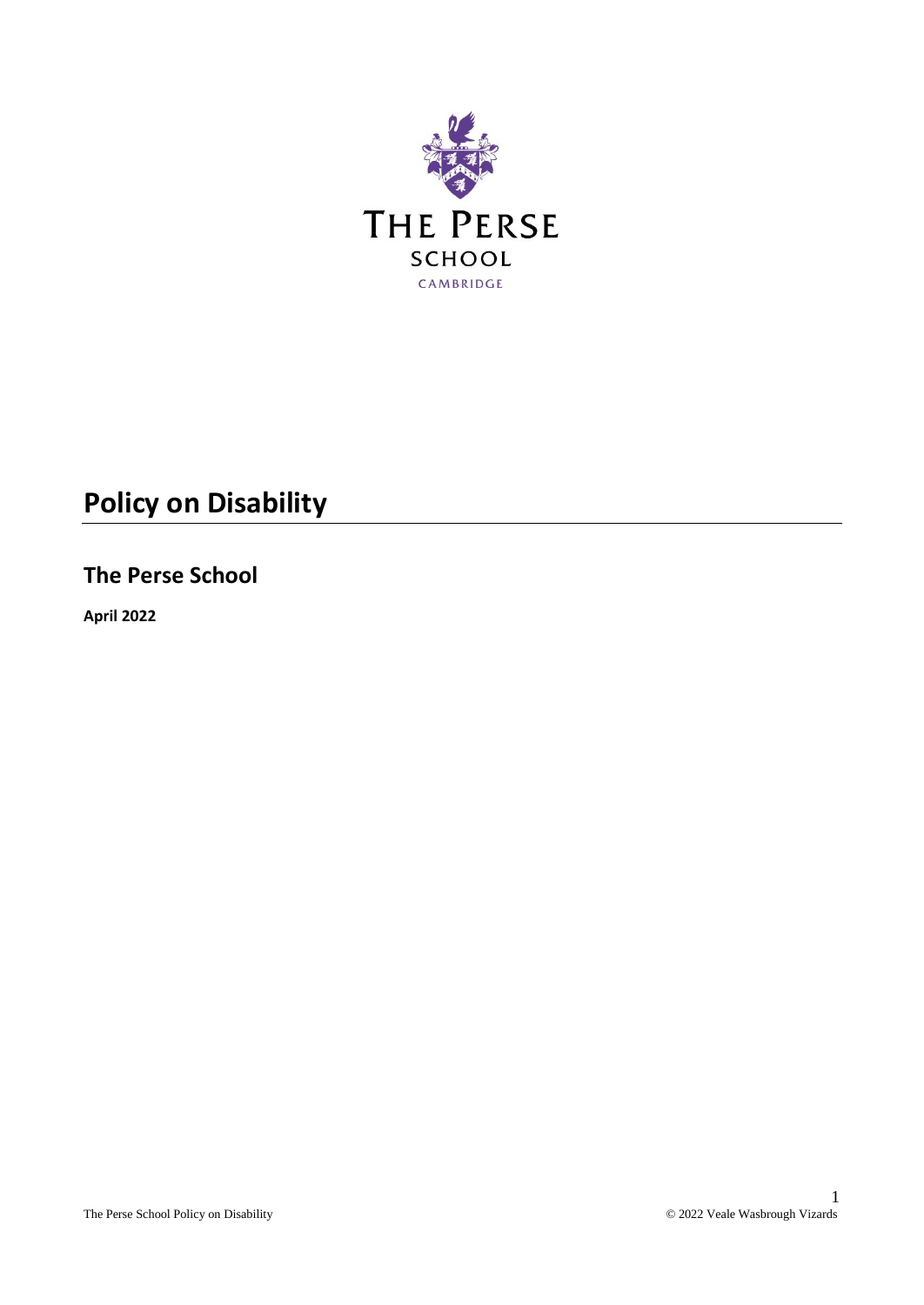# **Contents**

| 1  | POLICY AIMS                              | 3              |
|----|------------------------------------------|----------------|
| 2  | <b>RELATED POLICIES</b>                  | 3              |
| 3  | POLICY STATEMENT                         | 3              |
| 4  | DISABILITY AND DISABILITY DISCRIMINATION | $\overline{4}$ |
| 5  | <b>ADMISSION PROCEDURE FOR PUPILS</b>    | $\overline{4}$ |
| 6  | <b>EDUCATION AND ASSOCIATED SERVICES</b> | 5              |
| 7  | REASONABLE ADJUSTMENTS FOR PUPILS        | 5              |
| 8  | REASONABLE ADJUSTMENTS FOR THE PUBLIC    | 6              |
| 9  | <b>DISCLOSURE</b>                        | 6              |
| 10 | ADDITIONAL WELFARE NEEDS                 | 6              |
| 11 | <b>RISK ASSESSMENT</b>                   | 7              |
| 12 | <b>ACCESSIBILITY PLANS</b>               | 7              |
| 13 | <b>RECORD KEEPING</b>                    | 8              |
| 14 | <b>VERSON CONTROL</b>                    | 8              |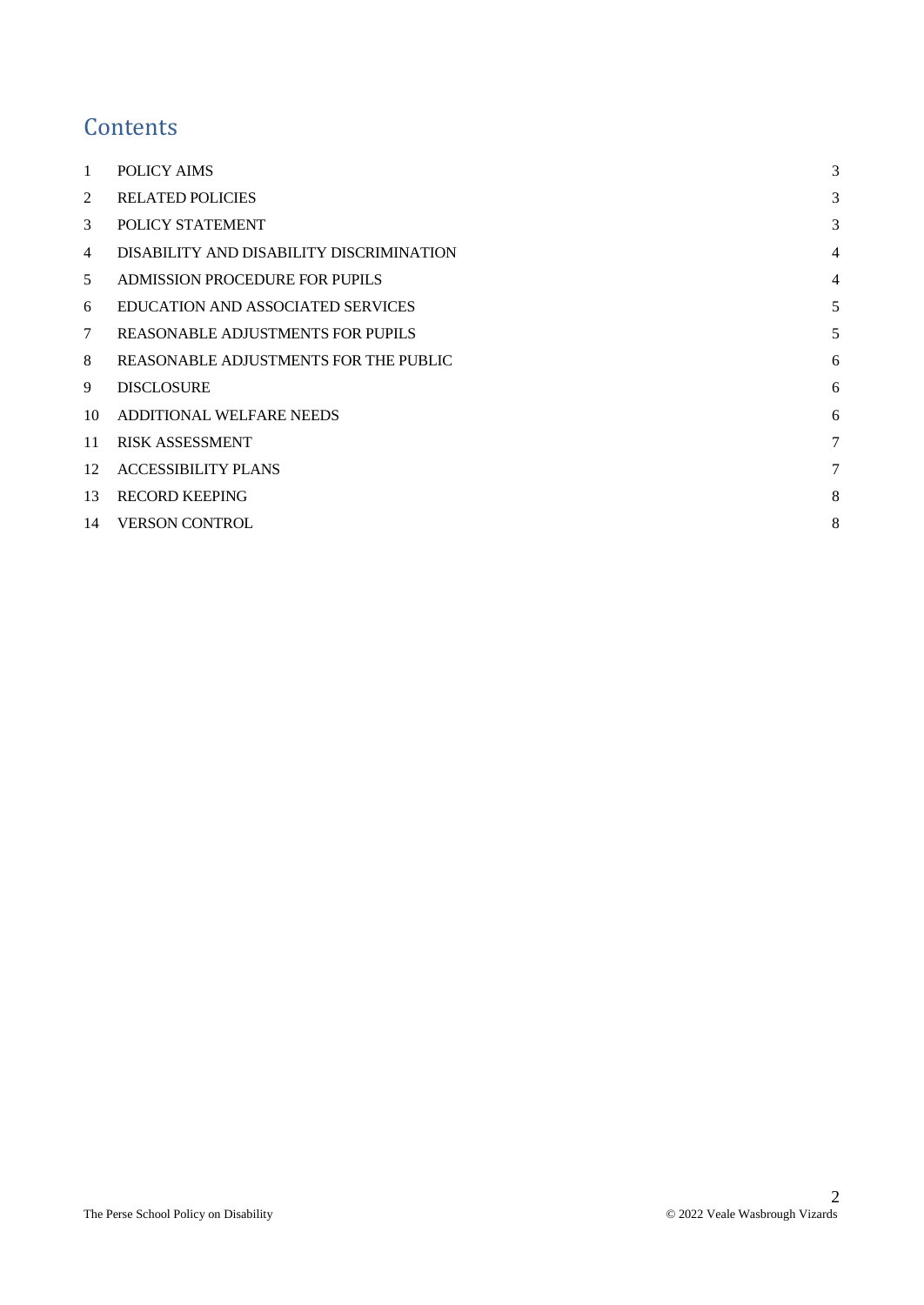**This policy applies to the Perse School ("the School") which comprises the Perse Pelican Nursery and Pre-Preparatory School including the EYFS setting ("the Perse Pelican School), the Perse Preparatory School ("the Perse Prep School") and the Perse Upper School ("the Upper School").**

### <span id="page-2-0"></span>1 **POLICY AIMS**

- 1.1 To afford opportunity to and actively promote the well-being of pupils who are disabled;
- 1.2 To maintain and drive a positive culture towards the inclusion of disabled people in all the activites of the School;
- 1.3 To ensure compliance with theequality legislation and to have regard to relevant guidance and advice;
- 1.4 To create a whole school culture of openness, safety, equality and protection; and
- 1.5 To have regard to the following guidance and advice:
	- 1.5.1 The Equality Act 2010 and schools (DfE, May 2014)
	- 1.5.2 Reasonable adjustments for disabled piupils (Equality and Human Rights Commission, April 2015);
	- 1.5.3 Supporting pupils with medical conditions at school (DfE, December 2015);
	- 1.5.4 Mental health and behaviour in schools (DfE, November 2018);
	- 1.5.5 Special educational needs nad disability code of practice: 0 to 25 years (DfE and Department of Health, May 2015) (Code of Practice); and
	- 1.5.6 Keeping Children Safe in Education (KCSIE) 2021.

# **This policy can be made available in large print or other accessible format if required.**

# <span id="page-2-1"></span>2 **RELATED POLICIES**

This policy is in accordance with and must be read and applied in conjunction with all of the School's policies, including the *Equal Treatment Policy*, the *Inclusion Equality and Diversity Policy*, the *Safeguarding and Child Protection Policy*, the *Policy on Special Educational Needs and Learning Difficulties and Learning Support*, the *Admissions Policy*, the *Policy on Behaviour and Discipline*, the *Anti-Bullying Policy*, the *Risk Assessment for Pupil Welfare Policy* and the *Relationships Education, and Relationships and Sex Education Policy*. All policies are available on the school website or Perse Portal and can also be made available in large print or other accessible format if required. The School also has separate Accessibility Plans for The Perse Pelican School, The Perse Prep School and the Upper School. The Plans are available on request from the Domestic Bursar.

# <span id="page-2-2"></span>3 **POLICY STATEMENT**

The School will -

- 3.1 Maintain a positive culture which seeks to advance the inclusion of disabled people in all the activities of the School and rejects discrimination.
- 3.2 Train staff to understand the types of disabilities and how to deal with pupils and parents who have disabilities. Appropriate training for specific needs is directed by the learning support department and/or school nurse. However, Staff will only administer medication in accordance with the Administration of Medication Policy.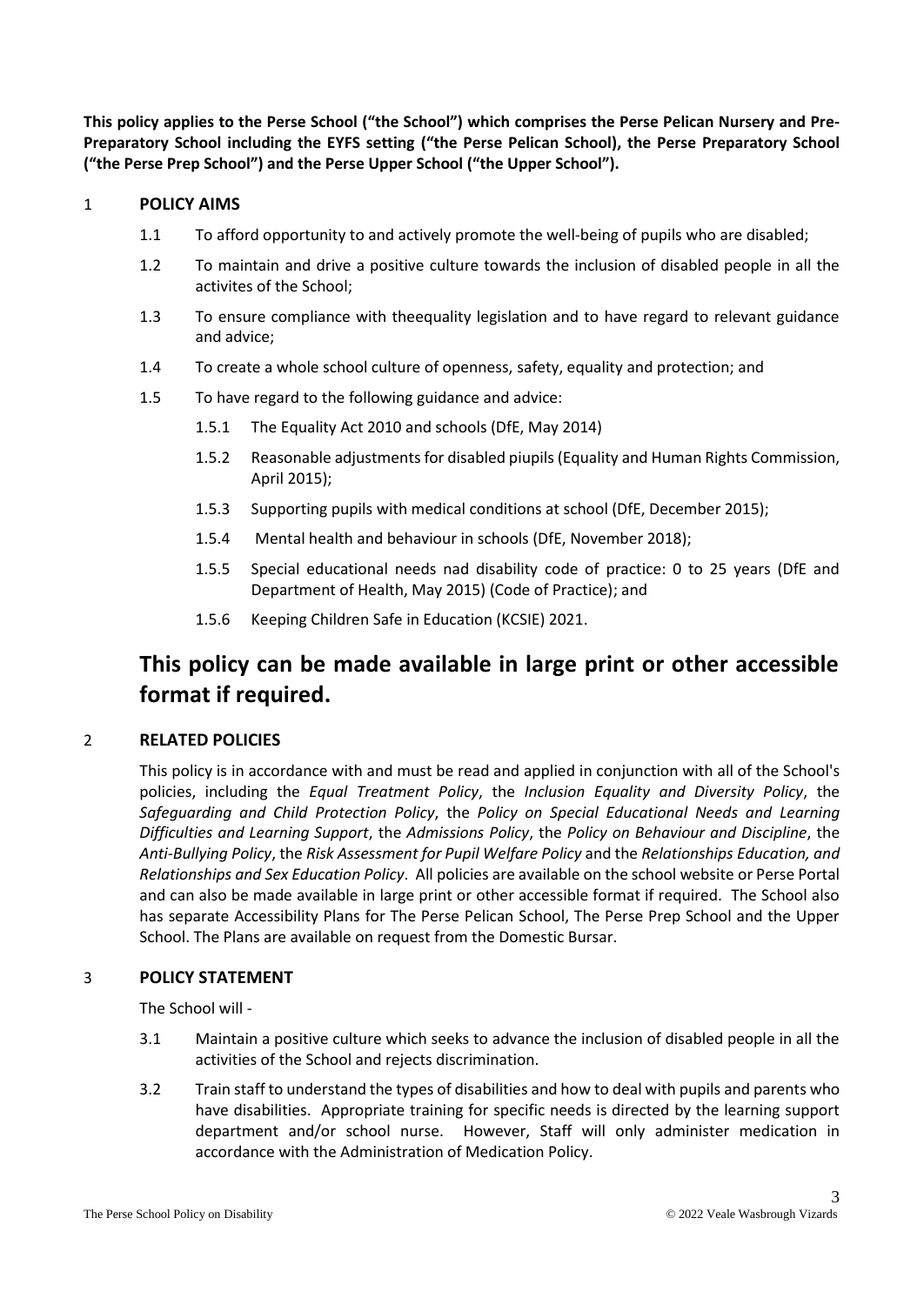- 3.3 Adopt **user-friendly procedures** for considering admissions from parents of disabled children, and consult with those parents about the reasonable adjustments which can be made to ensure that the admissions process is accessible for their children.
- 3.4 Implement and review the School's **Accessibility Plan**, with the aim of increasing the **accessibility of the School's curriculum,** improving the **physical environment of the School**  and improving **access to information** for pupils and prospective pupils and parents.
- 3.5 Use PSHE to encourage respect for other people, with particular regard to the protected characteristics under the Equality Act 2010.
- 3.6 Keep under review the impact of this Policy upon the School's **policies generally**.

# <span id="page-3-0"></span>4 **DISABILITY AND DISABILITY DISCRIMINATION**

- 4.1 A person has a disability if they have a physical or mental impairment which has a *"substantial and long-term adverse effect"* on their ability to carry out normal day-to-day activity **(Equality Act 2010)**.
- 4.2 Discrimination arising from disability occurs when a disabled person is treated unfavourably because of something connected with their disability and the treatment cannot be shown to be a proportionate means of achieving a legitimate aim. The School will not knowingly discriminate against a disabled person:
	- 4.2.1 In the arrangements for determining **admission procedures**.
	- 4.2.2 In the terms on which a place at the School is offered.
	- 4.2.3 By refusing or deliberately omitting to accept an application for admission.
	- 4.2.4 In the provision of **education and associated services.**
	- 4.2.5 In the way the School affords access to any benefit, service or facility offered or provided by the School.
	- 4.2.6 By **excluding** a person on the grounds of their disability.
	- 4.2.7 By **harassing** a person with a disability.
	- 4.2.8 By **victimising** a person with a disability.
	- 4.2.9 By treating a person with a disability unfavourably because of something connected with their disability.
	- 4.2.10 By failing to take reasonable steps to ensure that disabled persons are not placed at a **substantial disadvantage** in comparison with non-disabled persons.

# <span id="page-3-1"></span>5 **ADMISSION PROCEDURE FOR PUPILS**

The School will be open to applications from **any prospective pupil with a disability as defined above**.

- 5.1 The registration or admission form will require the parents (which term includes guardians where appropriate) to give details of their child's disability. The School needs this information so that, in the case of any applicant with particular needs, staff can assess those needs and consult with parents about the adjustments which can reasonably be made to ensure that the application process is accessible for the child and that the School can provide adequately for them should the offer of a place be made.
- 5.2 Every application will be considered on its merits within the School's criteria for selection on grounds of the pupil's ability and aptitude.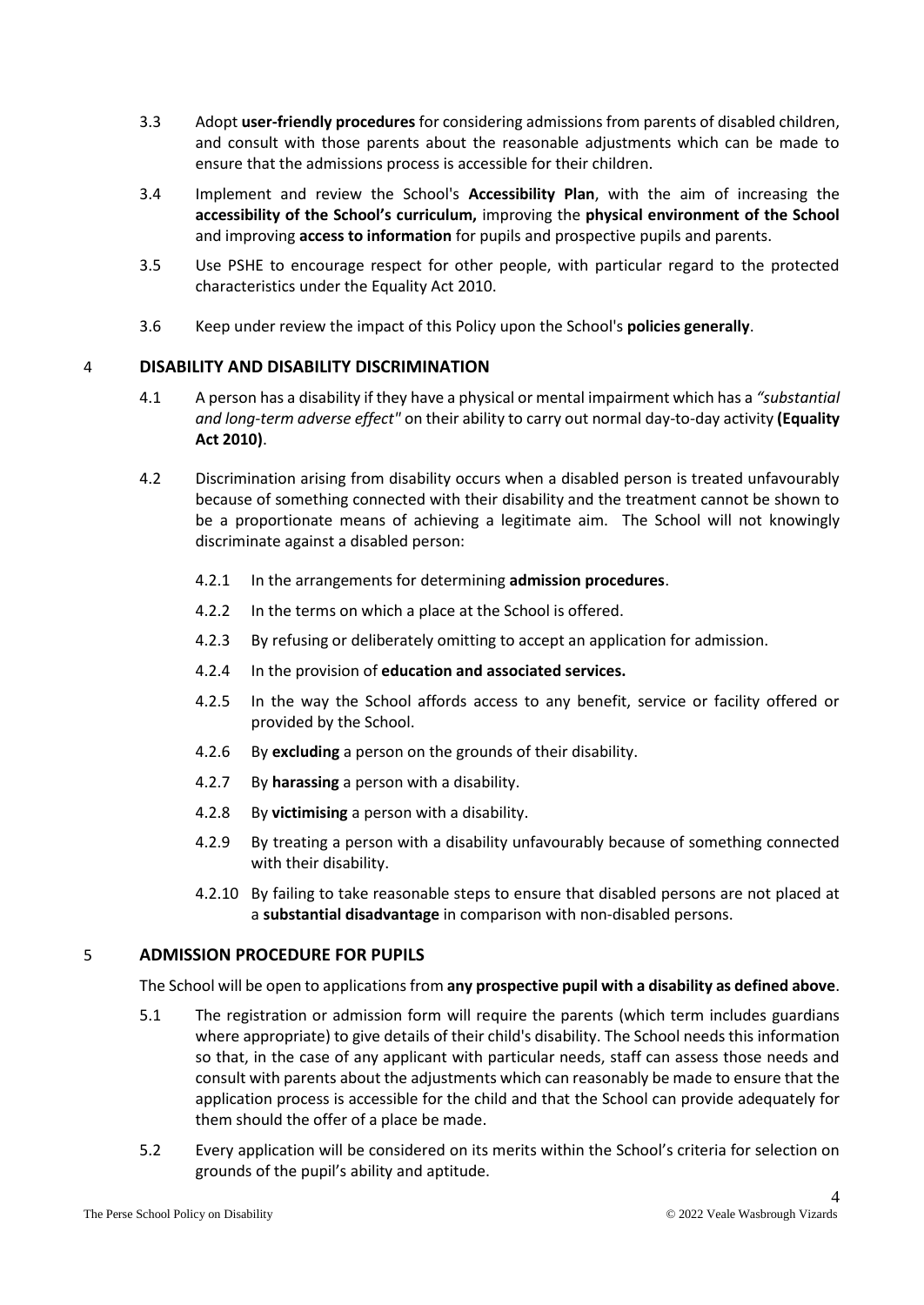- 5.3 The School will treat every application from a disabled pupil in a fair, open-minded way.
- 5.4 The School will, where appropriate, require from the parents or previous School full details in the form of medical reports, educational psychologist reports and any other report which sets out the child's disability so that the School can make an assessment of the reasonable adjustments that would be needed in order to provide adequately for the child's physical and educational needs.
- 5.5 The applications will be considered on the basis that all '**Reasonable Adjustments**' have been, or will be made by the School, in order to cater for the child's disability. (See definition below).
- 5.6 The School will not offer a place if, after all Reasonable Adjustments have been made, the School will not be able to provide adequately and appropriately for the pupil's physical and educational needs.
- 5.7 The School shall inform the parents of their decision and give details of the Reasonable Adjustments they are prepared to make or give reasons why the offer of the place will not be made.

# <span id="page-4-0"></span>6 **EDUCATION AND ASSOCIATED SERVICES**

The School has an on-going duty to make Reasonable Adjustments in respect of the education and associated services provided by the School. This is a broad expression that covers all aspects of school life. The range of activities that are covered by the expression include -

- 6.1 the curriculum;
- 6.2 classroom organisation and timetabling;
- 6.3 access to school facilities;
- 6.4 school sports;
- 6.5 school policies;
- 6.6 breaks and lunchtimes; the serving of school meals;
- 6.7 assessment and examination arrangements;
- 6.8 school discipline and sanctions;
- 6.9 exclusion procedures;
- 6.10 school clubs, trips and other activities; and
- 6.11 preparation of pupils for the next phase of education.

# <span id="page-4-1"></span>7 **REASONABLE ADJUSTMENTS FOR PUPILS**

When providing educational services to a pupil, the School is legally required to make 'reasonable adjustments' in order to cater for a child's disability. The School shall inform the pupils and parents of the Reasonable Adjustments that the School are **legally required** to make for that pupil, which may typically include -

- 7.1 Making arrangements for a child in a wheelchair to attend an interview in an accessible ground floor room.
- 7.2 Allowing extra time for a dyslexic child to complete an entrance examination.
- 7.3 Providing examination papers in larger print for a child with a visual impairment.
- 7.4 Rearranging the timetable to allow a pupil to attend a class in an accessible part of the building.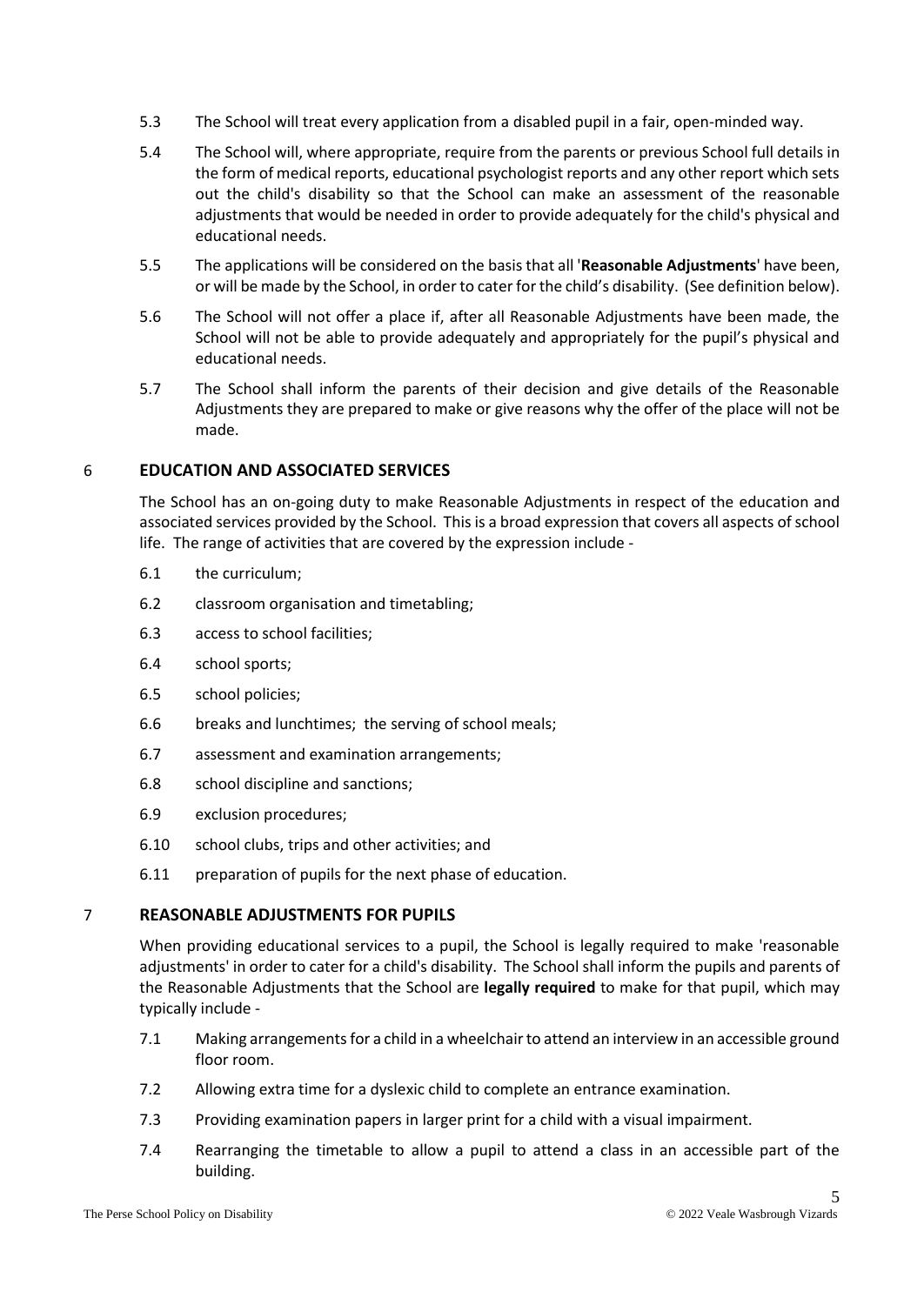#### 7.5 Arranging a variety of accessible sports activities.

In making Reasonable Adjustments the School is required to provide auxiliary aids and services for disabled pupils. The School will carefully consider any proposals made by parents and will not unreasonably refuse any requests for such aids and services.

The School is **not legally required** to make adjustments which include physical alterations such as the provision of a stair-lift or new ground floor facilities.

### <span id="page-5-0"></span>8 **REASONABLE ADJUSTMENTS FOR THE PUBLIC**

The School may provide services to the public, for example at:

- open days;
- parents' evenings;
- concerts and plays;
- exhibitions;
- conferences (including residential conferences during holiday periods); or
- the use of sports facilities.

Where a physical feature (for example steps, entrances, exits, toilet facilities) makes it impossible or unreasonably difficult for a disabled person to access the service, the School will take reasonable steps to:

- remove the feature;
- alter it so it no longer has that effect;
- provide reasonable means of avoiding the feature; or
- provide a reasonable alternative method of making the service available.

Where an auxiliary aid or service would enable a disabled person to make use of a service, the School will take reasonable steps to provide it.

### <span id="page-5-1"></span>9 **DISCLOSURE**

Parents must provide the School with copies of the child's latest medical report, educational psychologist's report and any other information regarding the child's disability.

If following the offer of the place it is discovered that the School has not received full disclosure of information relating to the child's disability and the School is not able to make Reasonable Adjustments for those disabilities, then the School may withdraw the offer of a place, or ask the parents to withdraw a child who is already a pupil.

The School will have due regard to any request by a parent or pupil (who has sufficient understanding of the nature and effect of the request) to treat the nature or existence of a person's disability as confidential.

#### <span id="page-5-2"></span>10 **ADDITIONAL WELFARE NEEDS**

The School recognises that pupils with a disability may be at risk of being bullied. The School's *Anti-Bullying Policy* and *Inclusion Equality and Diversity Policy* make it clear that bullying behaviour of any kind is not acceptable and will be taken very seriously.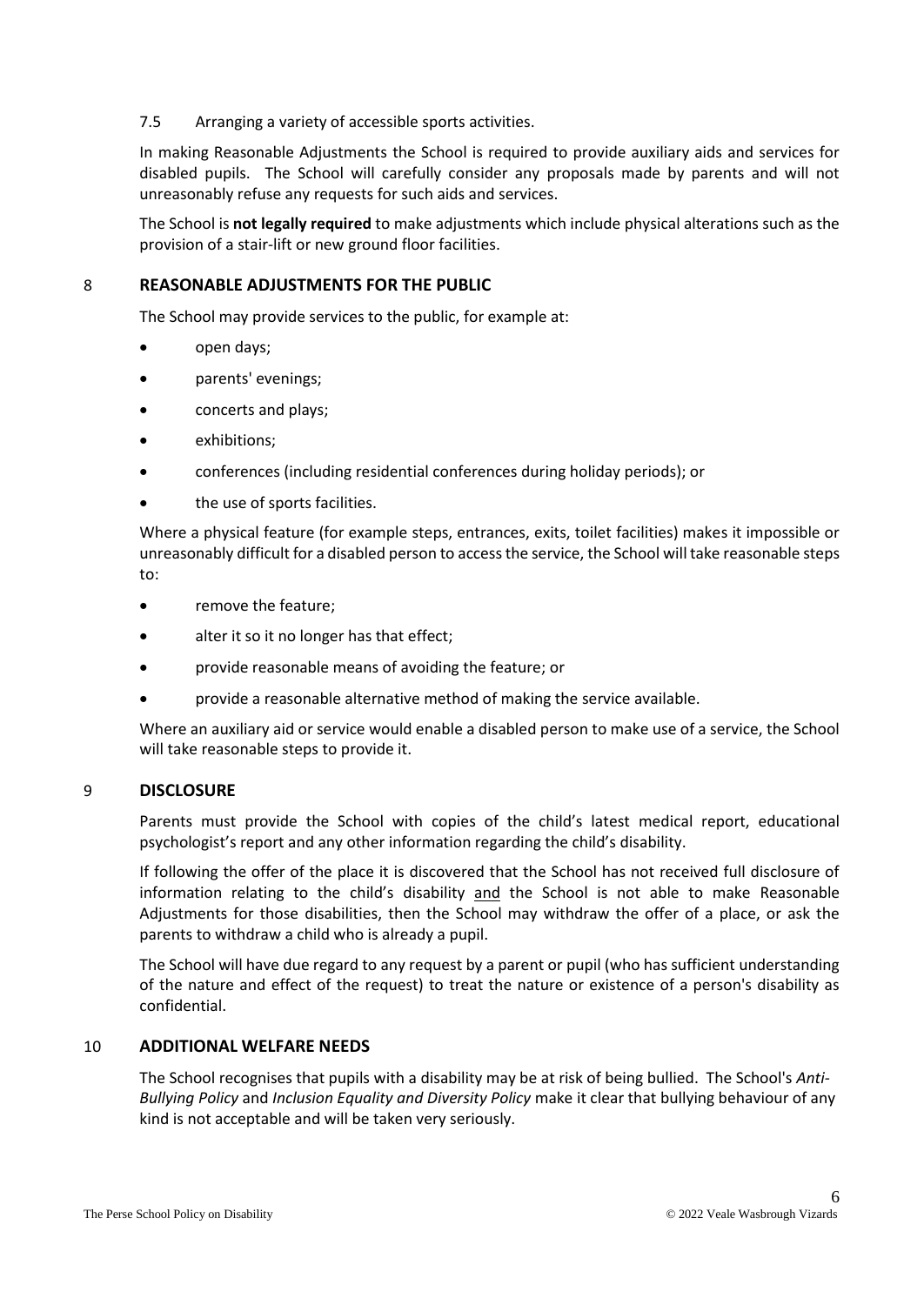The School will tackle inappropriate attitudes and practices through staff leading by example, through the personal, social, health and economic (PSHE) programmes, through supportive school culture and through the School's policies.

When teaching pupils about safeguarding, the School recongnises that a one size fits all approach may not be appropriate for all pupils and will consider whether it should adopt a more contextualised approach for pupils with a disability.

If parents are concerned about their child's welfare they can approach the pupil's form teacher or any senior member of staff to discuss their concerns in private at any time.

Additional barriers can exist when detecting the abuse or neglect of pupils with a disability or certain health conditions that can create additional safeguarding challenges for those involved in safeguarding and promoting the welfare of this group of children. The School is mindful in particular that:

- assumptions that indicators of possible abuse such as behaviour, mood and injury relate to the pupil's disability of health condition without further exploration;
- pupils with a disability or certain health conditions may be more prone to per group isolation and can be disproportionately impacted by bullying (including prejudice-based and discriminatory bullying) without outwardly showing any signs; and
- there may be communication barriers which are difficult to overcome to identify whether action under this policy is required.

The School should consider providing extra pastoral support and attention for these pupils, along with ensuring any appropriate support for communication is in place.

Any safeguarding concerns will be dealt with in accordance with the procedures set out in the School's *Safeguarding and Child Protection Policy*.

### <span id="page-6-0"></span>11 **RISK ASSESSMENT**

Where a concern about a pupil's welfare is identified, the risks to that pupil's welfare will be assessed and appropriate action will be taken to reduce the risks identified.

The format of risk assessment may vary and may be included as part of the School's overall response to a welfare issue, including the use of individual pupil welfare plans (such as behaviour, healthcare and educational plans, as appropriate). Regardless of the form used, the School's approach to promoting pupil welfare will be systematic and pupil focussed.

The Deputy Head (pupil development and welfare), Head (Prep School) and Head (Pelican School) have responsibility for carrying out, monitoring, implementing and reviewing the effectiveness of risk assessments.

### <span id="page-6-1"></span>12 **ACCESSIBILITY PLANS**

Each individual school has a written Accessibility Plan which is available, on request from the Domestic Bursar, to all parents and staff.

Each Accessibility Plan includes consideration of how the individual School proposes to -

12.1 Increase the extent to which disabled pupils can participate in the **school's curriculum**.